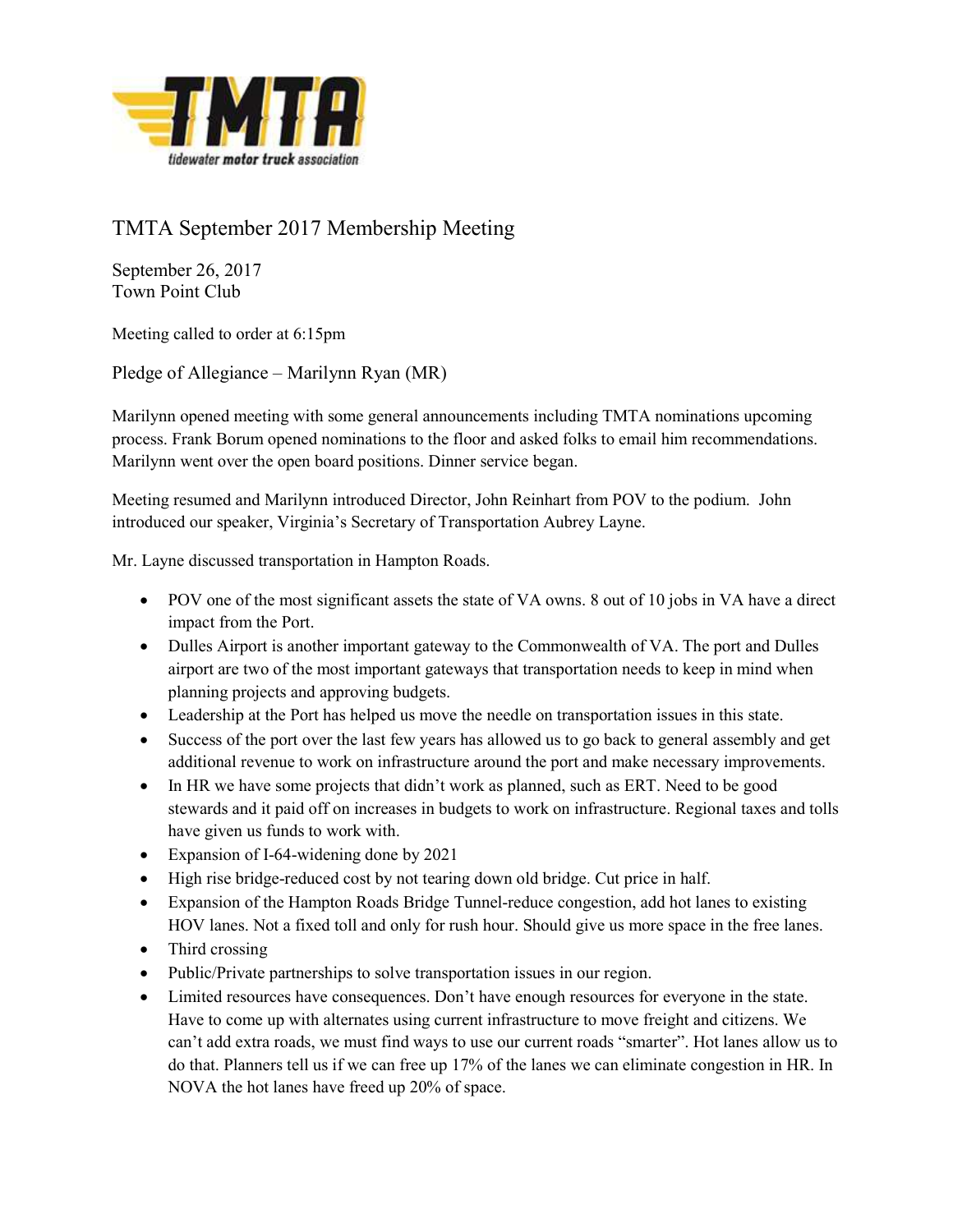- \$700M went into the POV. Port now controls its own destiny, no competitor will be purchasing POV, no longer a concern.
- 40% of freight moves by rail. Working to add passenger rail to HR through the 95 Gateway project. Largest grant in country received to assist with this.
- Transportation issues are regional and that's how we are addressing them.
- He is very proud of the transparency in project developments and has worked hard to accomplish that for our citizens. We score each project and put it online for all citizens to see. This was put into VA code to allow future administrations ease and accountability to citizens in transportation matters.

Opened up for questions from the floor.

Marco DiFlorio – Question thoughts on transitioning roadways to accommodate driverless cars/trucks? Trying not to regulate them just yet, until we know more about what regulations we need. Technology is developing rapidly. There are privacy issues, cyber security issues, policy issues to industries, it's a disruptive industry. Hot lanes in NOVA allow driverless vehicles as a test. Biggest element is safety. What is the default, protect the vehicle or protect the crash victim? Who is the software designed to protect? Those questions need addressed before legislation can come.

Frank Borum – How do we move rail without impacting traffic, emergency services, etc.? These longer trains will tie up intersections, etc. CSX and NS will have to work to resolve these issues. CSX in the 95 Corridor (most congested corridor with vehicle and rail "Gateway") Additional lanes will allow faster trains to bypass the slower trains. Biggest impediment – long bridge – old railroad bridge in DC. Every train in the Commonwealth must go over that bridge and it needs to be expanded at a price tag of about \$1Billion. DC controls river and bridge owned by CSX. Need to find a revenue source to pay for this expansion. 68 Corridor will be developed more for rail and highway needs.

Marilynn Ryan – Expound on that…State of NC and VA are interested in direct rail initiatives from the port to outlying areas such as Suffolk, rather than using trucks to move this freight. AL – Do you mean towards another distribution center? MR – is that correct? AL - that is driven by demand. It will help our port. Key is efficiencies for railroad, they will only participate if there is a benefit for them. Anything we can do to take the trucks and rail congestion out of Hampton Roads is a good thing, including using barges to deliver freight to Richmond. The answer to your question is driven by our rail partners. They need to be as invested in this and we would have to be also in order for it to work. Very interested in doing whatever they can to move freight and reduce congestion where possible. The Rocky Mount distribution center will help the POV even though it is in NC.

Ed O'Callaghan – I have been approached about having conferences here and after discussions ensued we get shot down due to airport constraints. We hear about Dulles, but we don't hear about Norfolk. What can you do in your position to deliver us an airport that meets our needs for growth and expansion? Short term – best we can do is to get better connections out of here. Lot of talk about a mega-regional airport. Where would it go and what infrastructure is needed around it? Feds won't pay for it. We can't afford to get all the infrastructure in place. That leads us to using the assets we have…\$24M to airports. Carriers have all the leverage. They divide the state up into NE VA, SE VA and SW VA. Our airport competes with NN Airport for carriers. Allegiant is one of the airlines that goes where the guarantee is. It's in Norfolk now, but as soon as the incentives stop, it will move elsewhere. That is the game the carriers can play around the state. Only way to combat that is for airports to work together to leverage their power to